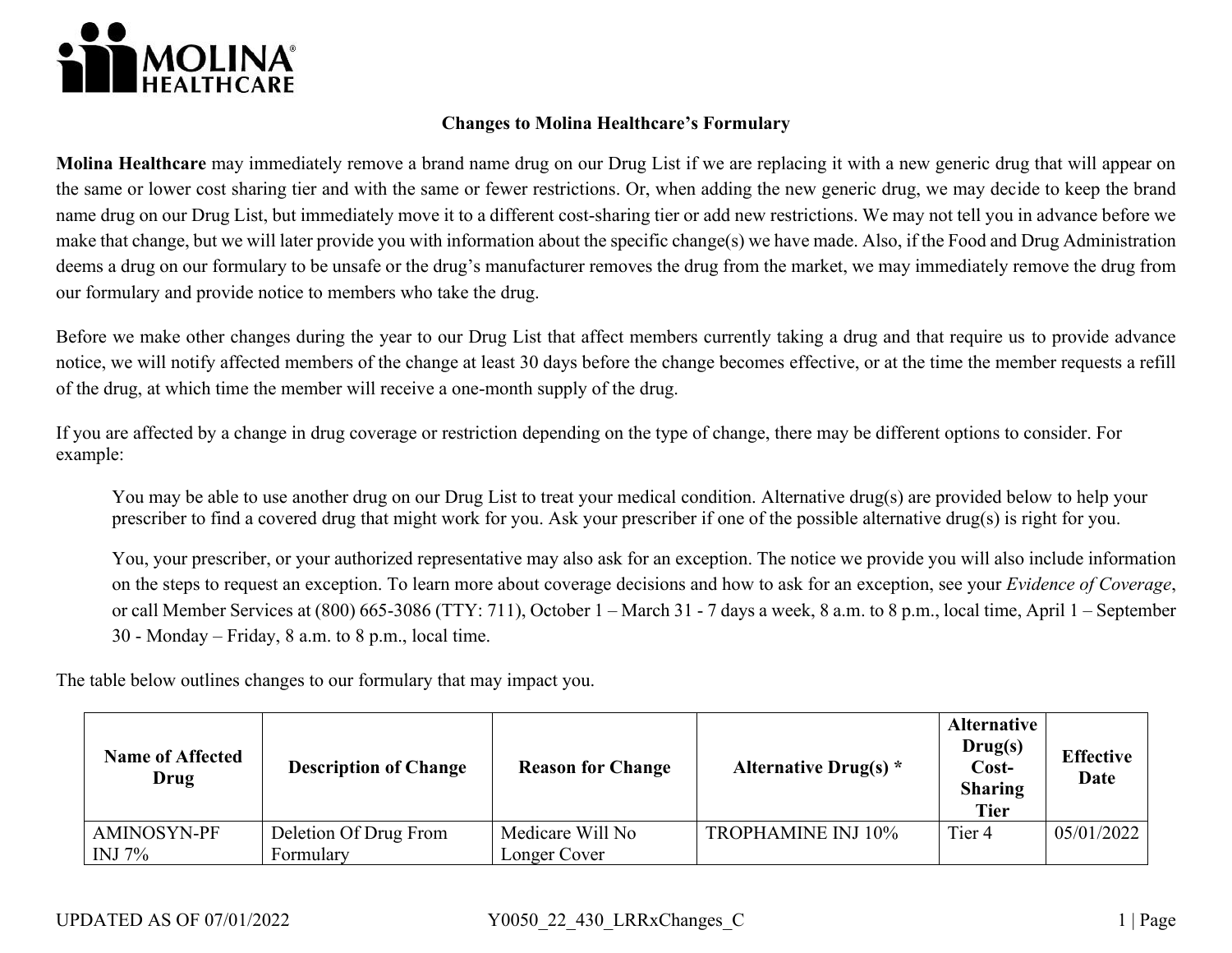| <b>Name of Affected</b><br><b>Drug</b> | <b>Description of Change</b>       | <b>Reason for Change</b>                                        | <b>Alternative Drug(s)</b> *                | <b>Alternative</b><br>Drug(s)<br>Cost-<br><b>Sharing</b><br><b>Tier</b> | <b>Effective</b><br><b>Date</b> |
|----------------------------------------|------------------------------------|-----------------------------------------------------------------|---------------------------------------------|-------------------------------------------------------------------------|---------------------------------|
| <b>BEKYREE TAB</b>                     | Deletion Of Drug From              | Manufacturer                                                    | <b>KARIVA TAB 28 DAY</b>                    | Tier 2                                                                  | 02/01/2022                      |
|                                        | Formulary                          | Discontinuation                                                 |                                             |                                                                         |                                 |
| <b>BYSTOLIC TAB</b>                    | Deletion Of Drug From<br>Formulary | Generic Available                                               | <b>NEBIVOLOL TAB</b>                        | Tier 2                                                                  | 05/01/2022                      |
| <b>CHANTIX PAK</b><br>1MG              | Deletion Of Drug From<br>Formulary | Generic Available                                               | <b>VARENICLINE TAB 1MG</b>                  | Tier 2                                                                  | 05/01/2022                      |
| <b>CHANTIX TAB</b>                     | Deletion Of Drug From<br>Formulary | Generic Available                                               | <b>VARENICLINE TAB</b>                      | Tier 2                                                                  | 05/01/2022                      |
| <b>CYCLAFEM TAB</b><br>1/35            | Deletion Of Drug From<br>Formulary | Manufacturer<br>Discontinuation                                 | <b>NORTREL TAB 1/35</b>                     | Tier 2                                                                  | 02/01/2022                      |
| <b>CYCLAFEM TAB</b>                    | Deletion Of Drug From              | Manufacturer                                                    | NORTREL TAB 7/7/7                           | Tier 2                                                                  | 02/01/2022                      |
| 7/7/7                                  | Formulary                          | Discontinuation                                                 |                                             |                                                                         |                                 |
| <b>DEXILANT CAP</b><br><b>DR</b>       | Deletion Of Drug From<br>Formulary | Generic Available                                               | <b>DEXLANSOPRAZOLE</b><br><b>CAP DR</b>     | Tier 2                                                                  | 08/01/2022                      |
| <b>DUREZOL EMU</b><br>0.05%            | Deletion Of Drug From<br>Formulary | Generic Available                                               | <b>DIFLUPREDNATE EMU</b><br>0.05%           | Tier 2                                                                  | 05/01/2022                      |
| <b>FARYDAK CAP</b>                     | Deletion Of Drug From<br>Formulary | Manufacturer<br>Discontinuation                                 | <b>XPOVIO PAK</b>                           | Tier 5                                                                  | 06/01/2022                      |
| <b>FREAMINE HBC</b><br>INJ 6.9%        | Deletion Of Drug From<br>Formulary | Manufacturer<br>Discontinuation                                 | FREAMINE III INJ 10%                        | Tier 4                                                                  | 01/01/2022                      |
| <b>INTELENCE TAB</b><br>100MG          | Deletion Of Drug From<br>Formulary | Generic Available                                               | <b>ETRAVIRINE TAB 100MG</b>                 | Tier 5                                                                  | 01/01/2022                      |
| <b>INTELENCE TAB</b><br>200MG          | Deletion Of Drug From<br>Formulary | Generic Available                                               | <b>ETRAVIRINE TAB 200MG</b>                 | Tier 5                                                                  | 01/01/2022                      |
| <b>IVERMECTIN TAB</b><br>3MG           | Prior Authorization<br>Added**     | PA Added To Ensure<br>Use Is For A Part D<br>Covered Indication | <b>Consult Your Health Care</b><br>Provider |                                                                         | 03/01/2022                      |
| <b>KALETRA TAB</b><br>100-25MG         | Deletion Of Drug From<br>Formulary | Generic Available                                               | LOPINAVIR-RITONAVIR<br>TAB 100-25 MG        | Tier 2                                                                  | 01/01/2022                      |
| <b>KALETRA TAB</b><br>200-50MG         | Deletion Of Drug From<br>Formulary | Generic Available                                               | LOPINAVIR-RITONAVIR<br>TAB 200-50 MG        | Tier 5                                                                  | 01/01/2022                      |
| <b>MINITRAN TD</b><br><b>PATCH</b>     | Deletion Of Drug From<br>Formulary | Manufacturer<br>Discontinuation                                 | NITROGLYCERIN TD<br><b>PATCH</b>            | Tier 2                                                                  | 02/01/2022                      |